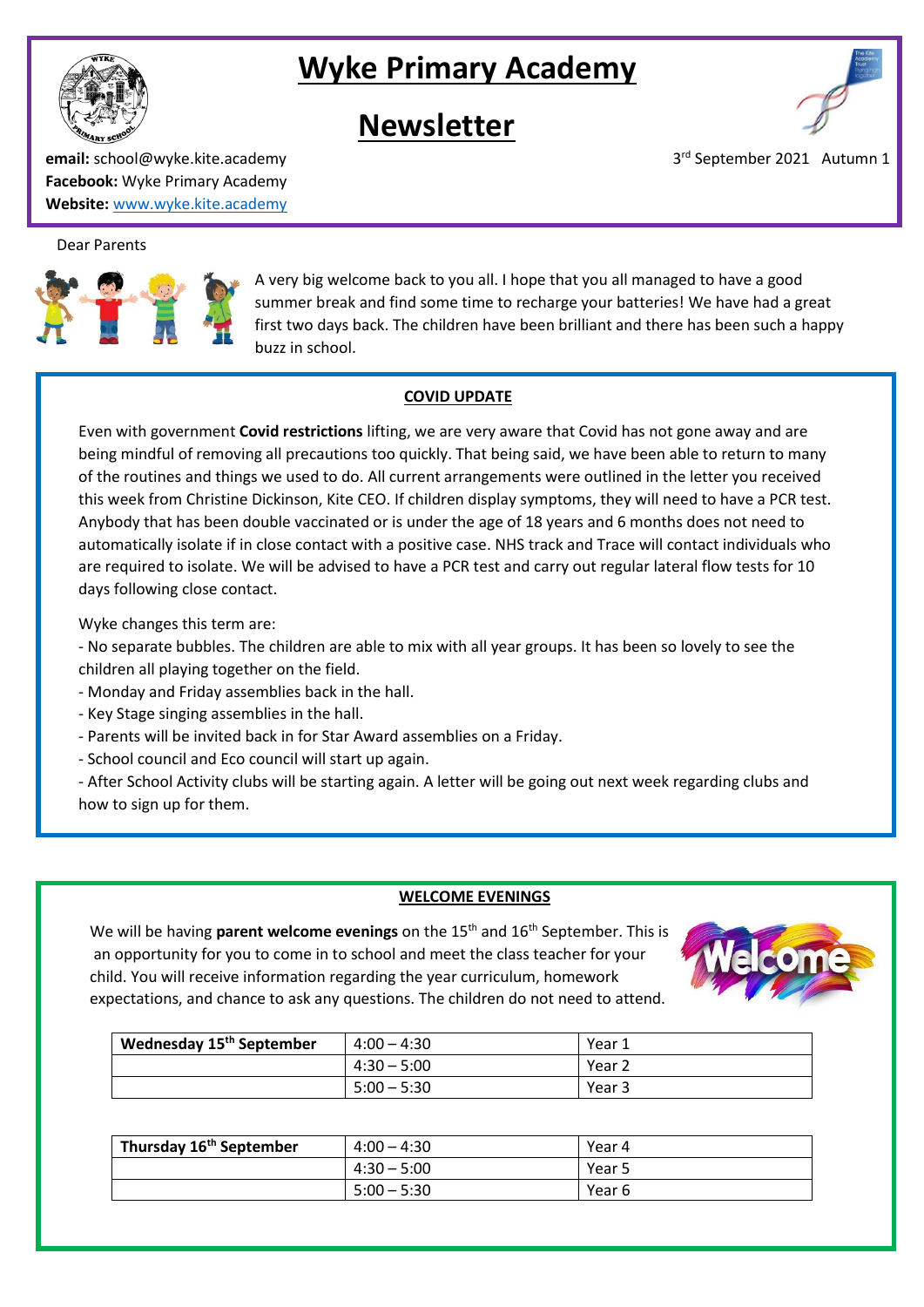

# **ATTENDANCE**

Please be reminded that children are expected to be **in school every day**. If there is a reason for them not being in school, please telephone the school in the morning to let

us know. If there is an exceptional reason for your child not to be in school, please complete a request form that is available in the school office. I am unable to authorise holidays during school time.

The Surrey Inclusion Service have asked us to send a reminder out to parents regarding attendance and unauthorised time off school.

Just to remind parents/carers that if they take their children out of school without authority for 5 or more days (which do not need to be consecutive), they will be liable to receive a penalty notice. Currently the *amount payable under a penalty notice is £60.00 per parent/carer per child if paid within 21* days. Thereafter the amount increases to £120.00 if paid between 21 and 28 days. If the penalty notice *remains unpaid after 28 days, the Local Authority will consider a prosecution in the Magistrates Court.* Please note that penalty notices are issued per parent/carer per child so a family of two parents and two *children will receive 4 penalty notices.*

**Thank you for your support regarding school attendance. Anytime missed in school impacts on the children and their learning.**

# **REMINDERS**

- Please remember to sign up for your child's **school dinners** on Scopay, preferably at the start of each week. If you have any problems booking the dinners, please let us know and we will be able to help out.

- **WRAP club** is running. Breakfast WRAP is in the hall 7:30 – 8:45am. After School WRAP is now in the Year 1 building 15:15 – 18:00. Children are to be collected from the side gate near Year 1 and there is a bell on the gate to press which sounds your arrival.



As always, please do not hesitate to come in and see us if you have any queries or concerns. We can only act on things or help you if we know about them. We are here to work in partnership with you to provide the best educational experience for your children, and are also here for you and your family as a whole. We are all looking forward to a wonderful year together again. Its going to be a brilliant one!

I was hoping to be able to share the year calendar with you today, however we are still waiting clarification on a few dates for INSET days. I will get this to you as soon as possible.

Please see below dates that I can confirm with you at the moment.

Have a lovely weekend. Regards, Michelle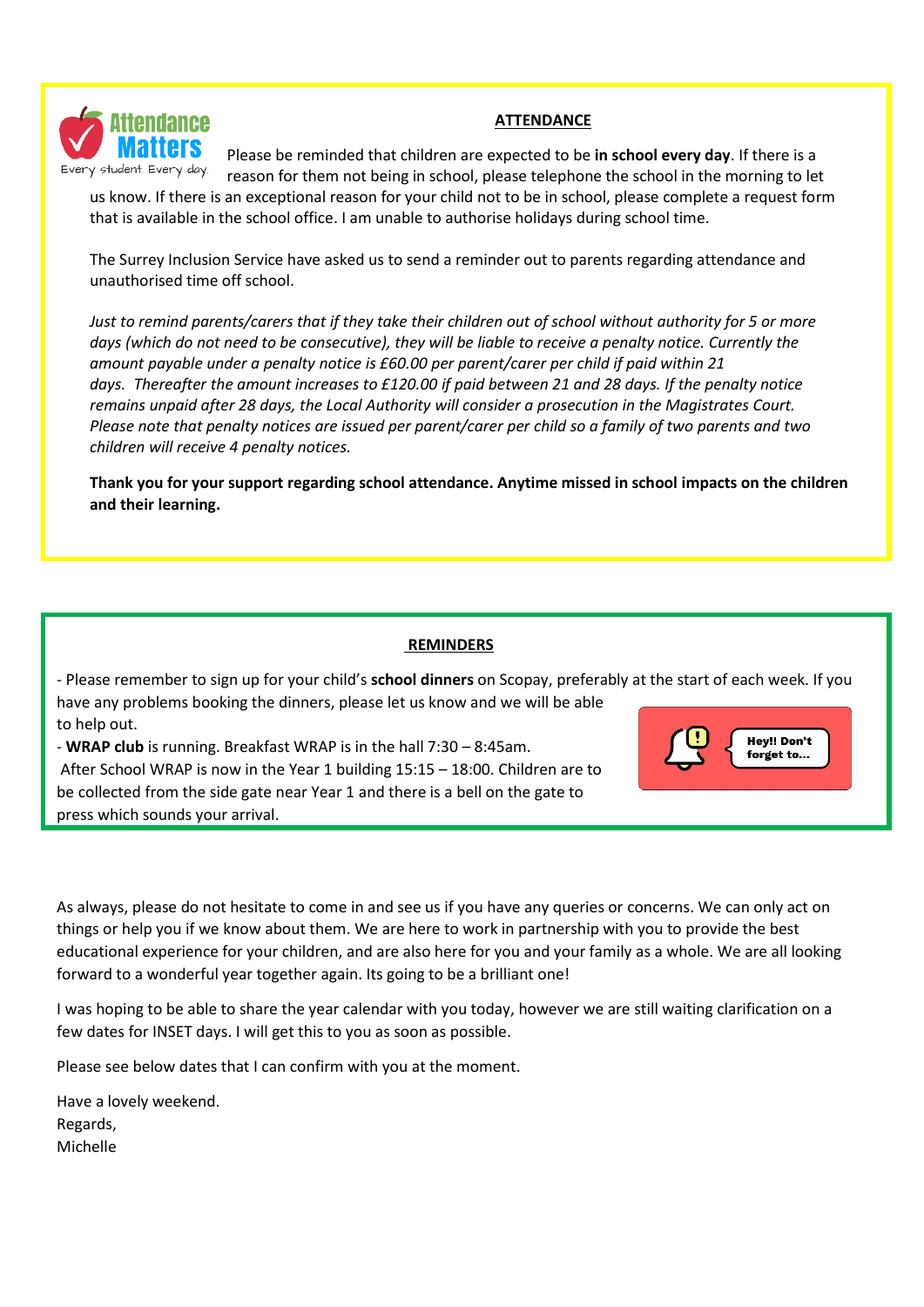## **DATES FOR YOUR DIARY**

| <b>Feeling Good Week</b>                | Week beginning 4 <sup>th</sup> Octol              |
|-----------------------------------------|---------------------------------------------------|
| Hello Yellow Day                        | Friday 8 <sup>th</sup> October (Childr            |
| Wyke Travels the World - Themed week    | Week beginning 18 <sup>th</sup> Octo              |
| <b>Parents Evenings</b>                 | Wednesday & Thursday 2                            |
| School Closed in lieu of Queens Jubilee | Friday 22 <sup>nd</sup> October 2021              |
| Half Term                               | 25 <sup>th</sup> October - 29 <sup>th</sup> Octob |
| Children In Need                        | Friday 12th November 20.                          |
| Christmas Lunch & Christmas Jumper day  | Wednesday 8 <sup>th</sup> Decembe                 |
| Pantomime in school                     | Thursday 9 <sup>th</sup> December 2               |
| <b>Christmas Concerts</b>               | Wednesday 15 <sup>th</sup> & Thurs                |
| Break up for Christmas Holidays         | 1:30 Friday 17 <sup>th</sup> Decembe              |
| <b>Christmas Holidays</b>               | 20 <sup>th</sup> December 2021 - Mo               |
| Kite Trust Holiday                      | Tuesday 4 <sup>th</sup> January 2022              |
| Children back to school for Spring term | Wednesday 5 <sup>th</sup> January 20              |
| <b>February Half Term</b>               | $14^{\text{th}} - 18^{\text{th}}$ February 2022   |
| World Book Day                          | Thursday 3rd March 2022                           |
| Break up for Spring Break               | 1:30 Friday 1st April 2022                        |

Welcome Evenings Wednesday 15<sup>th</sup> September (Year 1, 2, 3) & Thursday 16th September (Year 4, 5, 6) Feeling Good Week Meek Week beginning 4<sup>th</sup> October (more information will be sent out) Hello Yellow Day **Friday 8<sup>th</sup> October (Children to wear Yellow to school**) Hello Week beginning 18<sup>th</sup> October 2021 Wednesday & Thursday 20<sup>th</sup> & 21st October 2021 Friday 22<sup>nd</sup> October 2021  $25<sup>th</sup>$  October – 29<sup>th</sup> October 2021 Friday 12<sup>th</sup> November 2021 Wednesday 8<sup>th</sup> December 2021 Thursday 9<sup>th</sup> December 2021 Wednesday 15<sup>th</sup> & Thursday 16<sup>th</sup> December 2021 1:30 Friday 17<sup>th</sup> December 2021  $20<sup>th</sup>$  December 2021 – Monday 3<sup>rd</sup> January 2022 Tuesday 4<sup>th</sup> January 2022 Wednesday 5<sup>th</sup> January 2022  $14<sup>th</sup> - 18<sup>th</sup>$  February 2022 Thursday 3rd March 2022



@ @boogiepumpsfamham | @BPFamham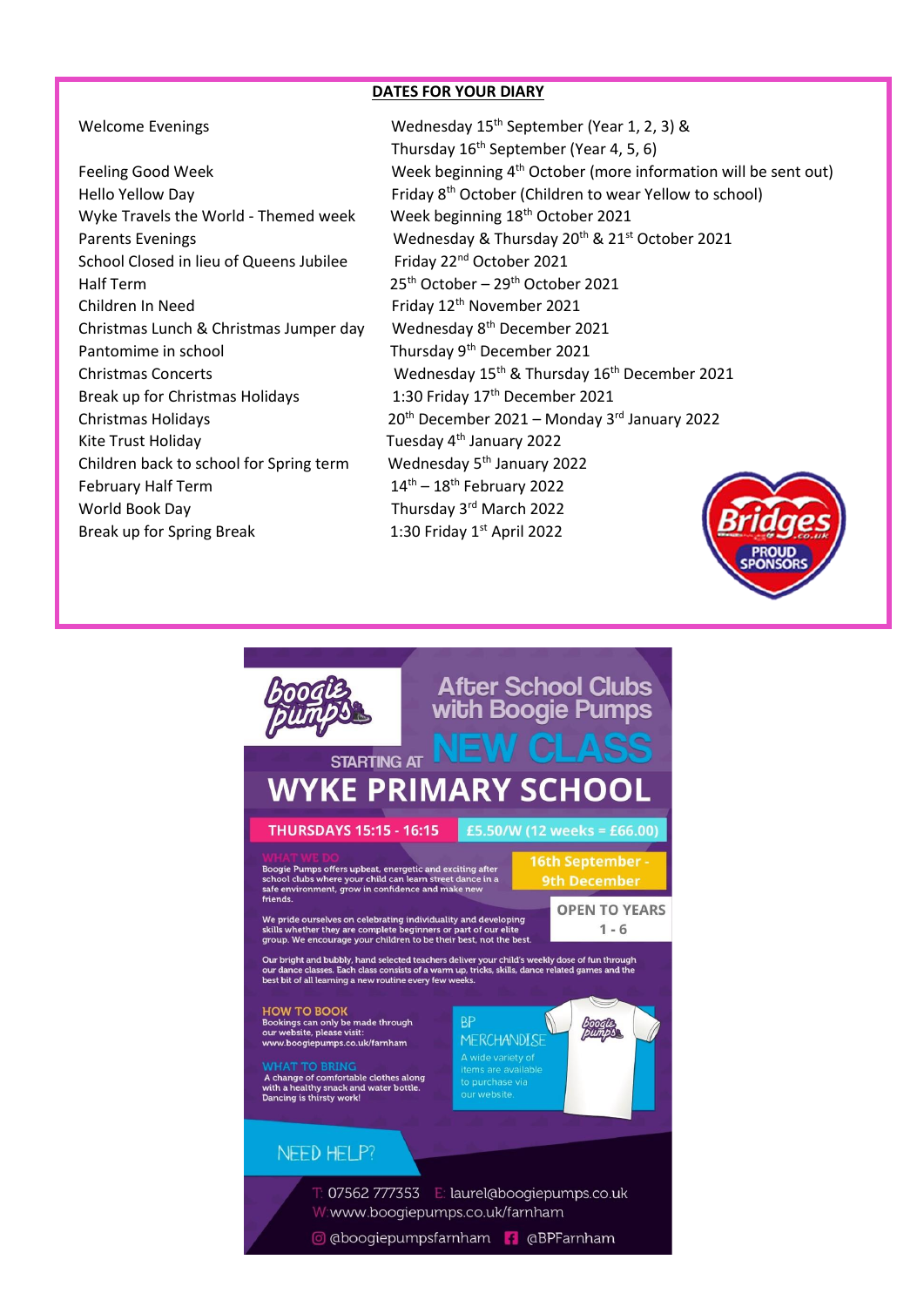# What is the **Parenting Puzzle?**

Children are rewarding, stimulating and<br>fun, but looking after them can be<br>stressful and challenging.

The Parenting Puzzle Workshops help deal with those challenges so that you can have a calmer, happier life.

A tried and tested programme, it helps us think about what we do, why we do it and how it makes us feel

### The Building Blocks of the parenting Puzzle





# The Four Workshops

Workshop I: Understanding children's behaviour, Listening and communicating,<br>Praise and encouragement

workshop 2: Praise and guidance vs criticsm, Child-led play and Positive moments

Workshop 3: Boundaries and parenting<br>styles, Time Out to Calm Down, Dealing with stress and conflict

Work shop 4: Choices and consequences. Behaviour to ignore, Putting the puzzle together, Looking after ourselves

# **Practical information**

There are four 2-hour sessions<br>with a tea and coffee break

10-20 parents are invited and there are two Family Links<br>trained group leaders

Partners are welcome and it's also fine to come on your own or with another relative or friend

Some groups provide a<br>creche: check with group<br>leaders beforehand

you need to come to all<br>four workshops: they fit<br>together like a puzzle

you will be provided with a<br>copy of The Parenting Puzzle<br>book to accompany the workshops.



### **HOW Parenting Puzzle** workshops have helped other parents

"So helpful to have ways of dealing with situations that happen on a daily basis"

"Wonderfull Could do this every day"

"Better than expected, made me think differently about toddler behaviour"

"It was a completely new experience for me but after the first week I was completely relaxed"



check out familylinks.org.uk

# The Nurturing Programme Parenting Puzzle<br>Workshops

where:

when:

contact details:





Parenting Puzzle **WOLKSHODS**